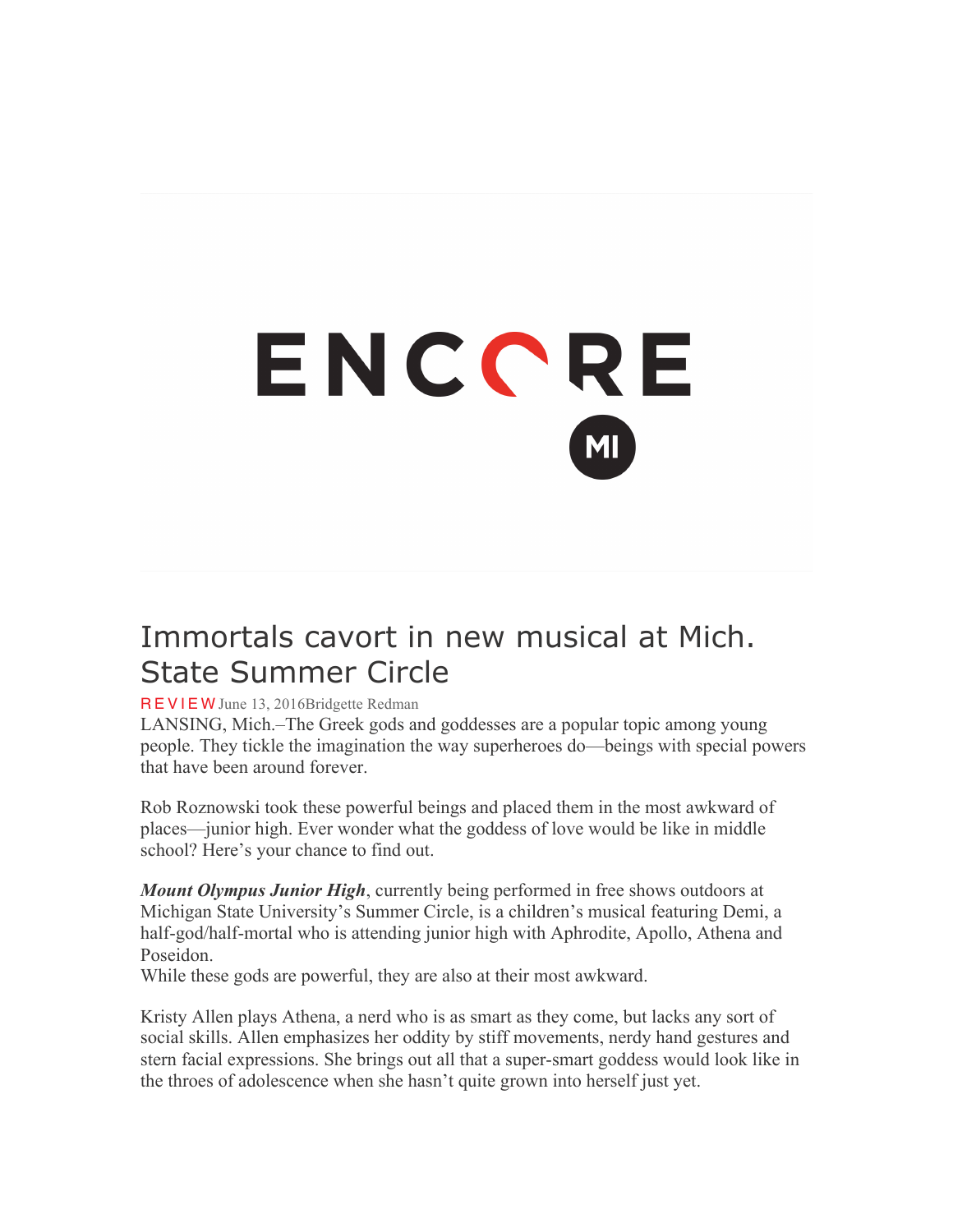Aphrodite is a bit ditzy and caught up in falling in love. Played by Hannah Martin, she creates a shallow young woman obsessed with beauty and with Apollo. She's the popular girl who turns into a stuttering mess around the object of her affection. Martin is cute in the role, capturing the aura of the pretty teenager who has more than a little of the mean girl inside her.

Lukas Jacob is quite amusing as Apollo, the shiny sun god, who is obsessed with himself and how wonderful he is. He struts and he poses, bragging about how great he is. Jacob is especially delightful when he looks right over Aphrodite as she tries desperately to get his attention.

Jacob Covert plays Poseidon, the dumb one whom the others make fun of. He's a great swimmer, but he doesn't have much else going for him. Covert finds the perfect blank expressions and looks of confusion that egg the others on.

Then there are all the teachers, the secretary, the choir director, the coach, Medusa. All these roles are picked up by Greg Hunter who switches in and out of hats, beards and costume accessories. He exaggerates each role nicely, creating fun in every scene.

Central to the play is Katelyn Hodge, Demi, the only non-god or goddess. While the other characters are written to be one-dimensional, hers is not. She's a well-rounded character who shows up the others by contrast. Hodge is vulnerable and sensitive in the role of the outsider who wants to fit in among these deities who are obsessed with their own power. She connects well with the others on stage and creates a down-to-earth character living up among the clouds.

The story is one designed to appeal to fans of Percy Jackson and Harry Potter, with elements of both those series showing up in the musical. It will also have its draw for any child who aches to fit in or to feel special among others who seem more "special" than they are.

The music, written and performed by Seth Burk, is bright and cheerful. The songs aren't necessarily memorable, but they help move the story along and keep it entertaining.

As is common with a children's show, there is interaction with the audience. The characters move in and out of the audience area, frequently breaking the fourth wall. Demi appeals to the children and invites them to join her up on stage. Before the show, the playwright passes out Mount Olympus activity books and the gods and goddesses come out to sign them for kids.

All told, the show is cute without ever getting heavy. It deals with acceptance and finding one's true self, but it never gets preachy. And while the setting is junior high, the target audience is much younger and it's an entertaining night for the whole family.

Click here for show days, times and details.

*Read more about Mount Olympus Junior High 06/10–06/18*